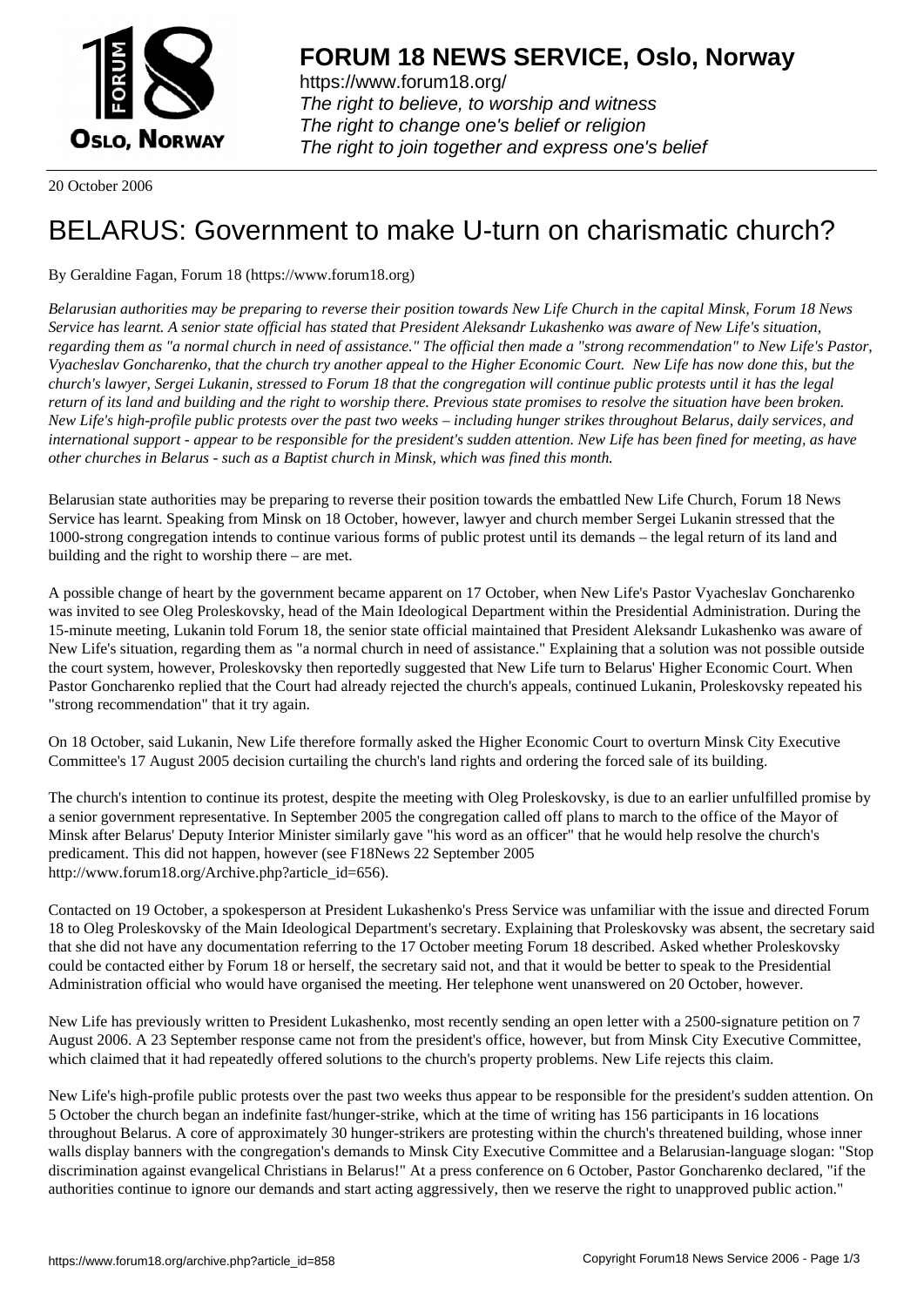Protestant churches. Cited on New Life's website, one of the pastors explained his participation thus: "I believe that this protest against the arbitrariness of the authorities should be the principal activity of all those seeking truth and justice in our country." By 10 October, New Life was reporting receipt of letters of support from America, Cyprus, Finland, Germany, Nigeria, Russia, South Africa, Uganda, Ukraine and the UK, including from several Protestant bishops. On 12 and 13 October representatives of the US Embassy, the Organisation for Security and Co-operation in Europe (OSCE) and the wife of imprisoned presidential opposition candidate Aleksandr Kozulin visited the church.

On 16 October Minsk City Executive Committee granted official permission for New Life to hold a demonstration with up to 700 participants on Bangalore Square – a major junction 4 km  $[2 \frac{1}{2}$  miles] north-east of Minsk city centre – at 6 pm on Saturday 21 October.

According to New Life, state medical personnel refused to monitor the condition of the hunger strikers in the church's building after their first visit on 12 October. On that day one participant was admitted to a local hospital but discharged on 13 October after taking doctors' advice to break his fast. On 17 October the church reported that a doctor working for the main Baptist Union's medical programme and other Christian medics were now monitoring the hunger strikers.

So far the Minsk authorities have made no move to seize the church, despite believing that they are legally entitled to do so (see F18News 6 October 2006 http://www.forum18.org/Archive.php?article\_id=851). On 11 October a local official informed New Life that its building has now been transferred onto the balance of Minsk's Moscow District, and asked a church representative to sign papers confirming the forced sale. Believing the state's action to be unlawful, New Life is refusing to comply. Also on 11 October, the church reported the first of two threatening incidents. At approximately 9am, a truck, a bulldozer, two cars and three minibuses with tinted windows approached the church's building. New Life's website cited the driver of one of the cars as saying that Minsk City Executive Committee had sent them "to level something here" and that they were awaiting further instructions. The vehicles reportedly moved away from the church's building some time later, however.

In the second incident, New Life reported the presence of two senior police officers and four people in plain clothes watching the church's building on the evening of 17 October.

In comments published by the Russian news agency Interfax on 12 October, the vice-chairman of Minsk City Executive Committee and the city's top religious affairs official accused New Life of violating laws on religious activity and demonstrations. The former official, Mikhail Titenkov, stressed that "Minsk City Executive Committee does not intend to give permission to turn the building of the disused cowshed – a fire hazard, moreover – into a house of worship." As she has previously maintained to Forum 18 (see F18News 21 February 2005 http://www.forum18.org/Archive.php?article\_id=516), the latter official, Alla Ryabitseva, insisted that New Life had purchased the disused cowshed and associated plot of land without the right to alter its designated usage: "It is not intended for religious events." She also claimed that the church's request to reconstruct the building had been denied because statutes of religious organisations did not provide for social or cultural work under the 2002 Religion Law, and that the church's heating system and electricity generator "pose extreme danger to its parishioners".

New Life denies these claims. In a 13 October statement on the Interfax feature, the church points out that Paragraph Four of the state-registered sale contract for its building notes the aim of acquisition to be reconstruction of the building as a house of worship, while the church's land-use contract stipulates that construction will take place with the agreement of the state authorities. In 2003 and 2004 Minsk's architecture officials twice granted such permission, New Life continues, but this was rescinded "in view of the written opinion of the Department for Religious and Ethnic Affairs" – which is headed by Alla Ryabitseva. The church also insists that its building - housing a high-quality heating system rather than a stove - is in full compliance with relevant safety standards.

Photographs of the hunger strike – clearly showing the condition of the church's building – may be viewed at http://newlife.by/photo\_post-golodovka.php.

Arguing that New Life's building is technically a cowshed, Minsk officials have refused to grant the 1000-strong congregation permission to use it for services. The state authorities simultaneously refuse to allow the church to legalise its position by changing the building's designation to that of a house of worship. Minsk's top religious affairs official – Alla Ryabitseva - has claimed to Forum 18 that this is impossible due to the city Development Plan (see F18News 21 February 2005 http://www.forum18.org/Archive.php?article\_id=516). However, an official in charge of executing the Development Plan recently told a Minsk court that it was technically possible to site a house of worship for New Life "anywhere in the city", but that this depended upon permission from the religious affairs department (see F18News 28 July 2006 http://www.forum18.org/Archive.php?article\_id=819).

New Life has been worshipping at its disused cowshed ever since being barred from renting a local house of culture in September 2004. As church administrator Vasili Yurevich told public prosecution officials in December 2004, the congregation was earlier refused requests to rent other public facilities by district administrations throughout Minsk (see F18News 16 December 2004 http://www.forum18.org/Archive.php?article\_id=477). The church's continued use of its building for services has resulted in multiple large fines (see most recently F18News 17 August 2006 http://www.forum18.org/Archive.php?article\_id=832), in addition